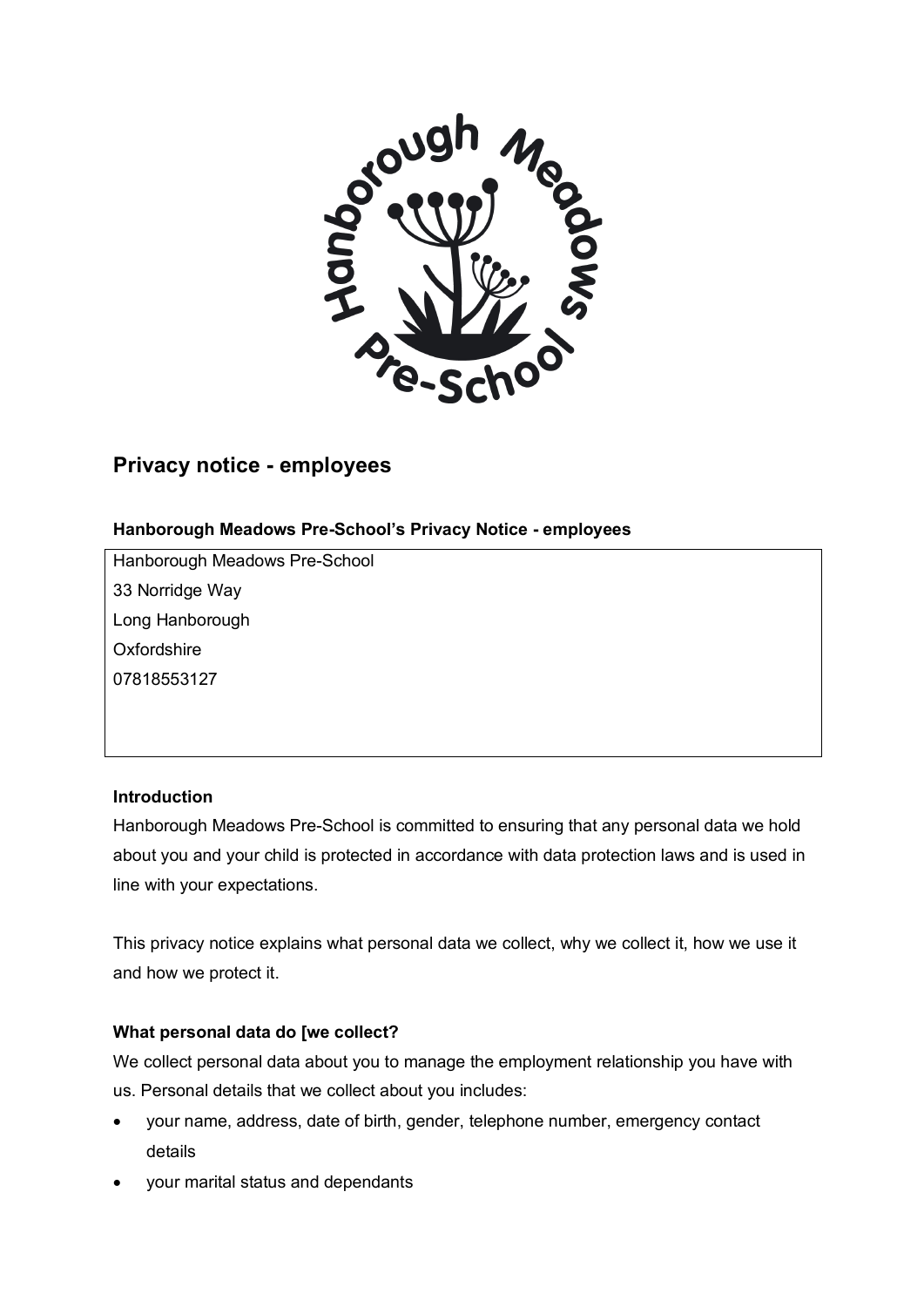- work and employer history, qualifications and training
- your membership of any professional bodies
- your bank account details, National Insurance number, and tax code
- information on health and medical conditions
- your right to work in the UK
- your criminal record
- information about you in order to comply with the Disqualification by Association Regulations (only if applicable)
- your work pattern and periods of leave
- concerns, complaints (only if applicable)
- performance related data
- informal and formal action taken, warnings and related correspondence (only if applicable)

We collect this information from your application form, starter forms, copies of documents you provide, during meetings held with you and through other correspondence (if relevant). We may also collect information from third parties, references from previous employers and criminal record checks from the DBS.

# **Why we collect this information and the legal basis for handling your data**

We use personal data about you in order to fulfil the employment contract you have entered into. This includes using your data to:

- fulfil the terms of our employment relationship with you
- pay your salary

We also process your personal data in line with our legitimate interest for the following reasons:

- maintain accurate records, including emergency contact details
- to implement our employment policies and procedures and keep appropriate records
- to keep record of absences
- to ensure effective management of employee related issues
- planning, management and forecasting regarding the setting

We also process certain categories of data to comply with legal obligations. This includes:

• information on health and medical conditions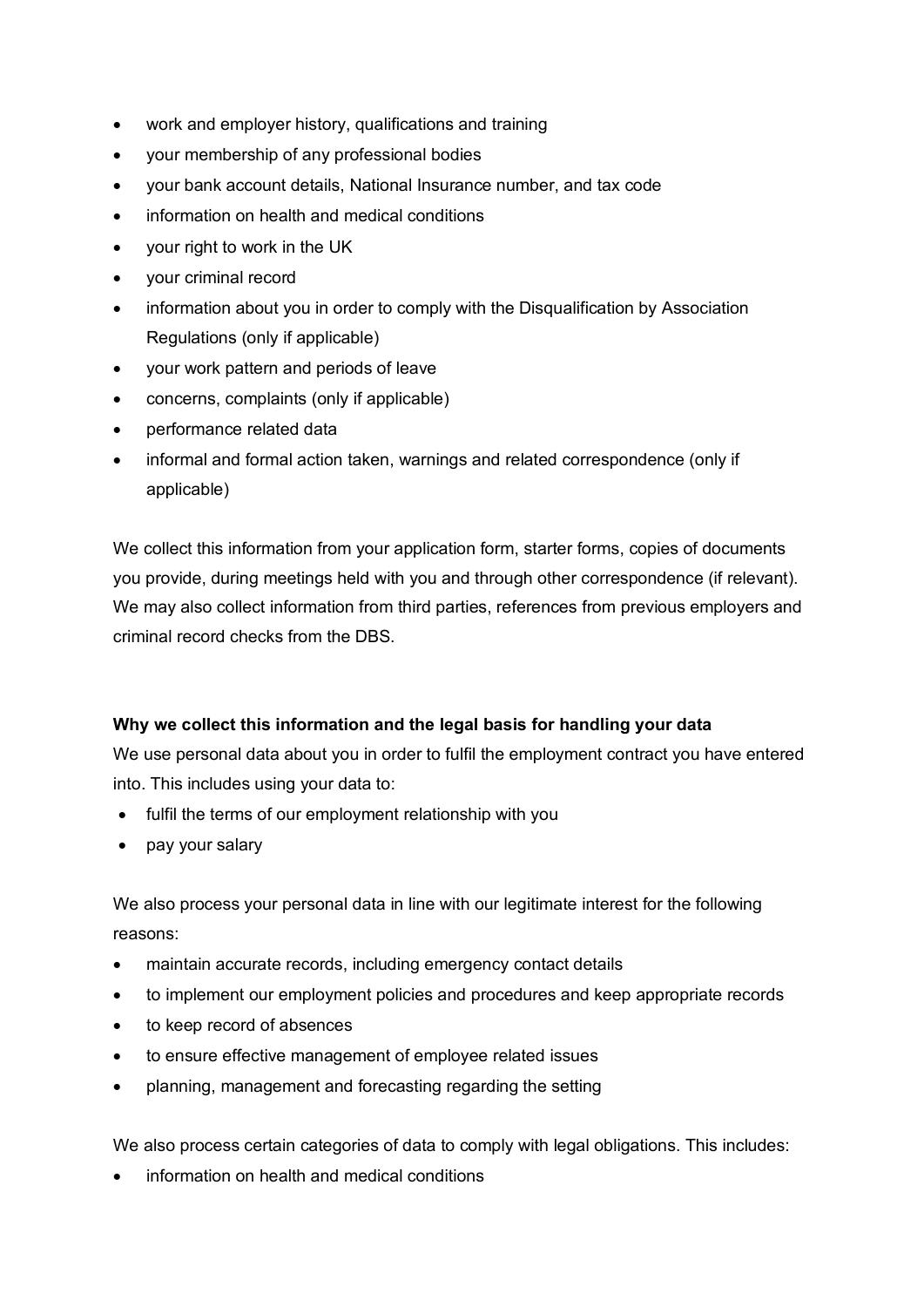- information relating to criminal records
- certain types of leave for example sickness, maternity, paternity, etc., and to make appropriate payments

With your consent we may wish to take photographs of you to promote the setting. If this is the case we will ask for your consent in writing and provide further details. You will also have the right to withdraw your consent at any time.

# **Who we share your data with**

In order for us to fulfil the terms and conditions of our employment relationship and to meet our legal obligations we will also share your data as required with the following categories of recipients:

- Ofsted as part of the recruitment and inspection process
- the Disclosure and Barring Service (DBS) to establish suitability for employment in the setting
- an umbrella body that is able to process DBS applications on my/our behalf
- with our payroll processor, in order to pay your salary
- HMRC for taxation purposes
- banking services to pay your salary
- to comply with automatic enrolment pension obligations
- our insurance underwriter, if you have an accident at work
- with parents and service users so that they have an understanding of your qualifications and experience

We will also share your data if:

- we are legally required to do so, for example, by law, by a court or the Charity Commission
- to enforce or apply the terms and conditions of your contract with us
- to protect a child or children, for example by sharing information with the Local Authority Designated Officer, social care or the police
- it is necessary to protect our/or others rights, property or safety
- with our legal advisor where it is necessary to apply the terms and conditions of your employment contract or where there is a dispute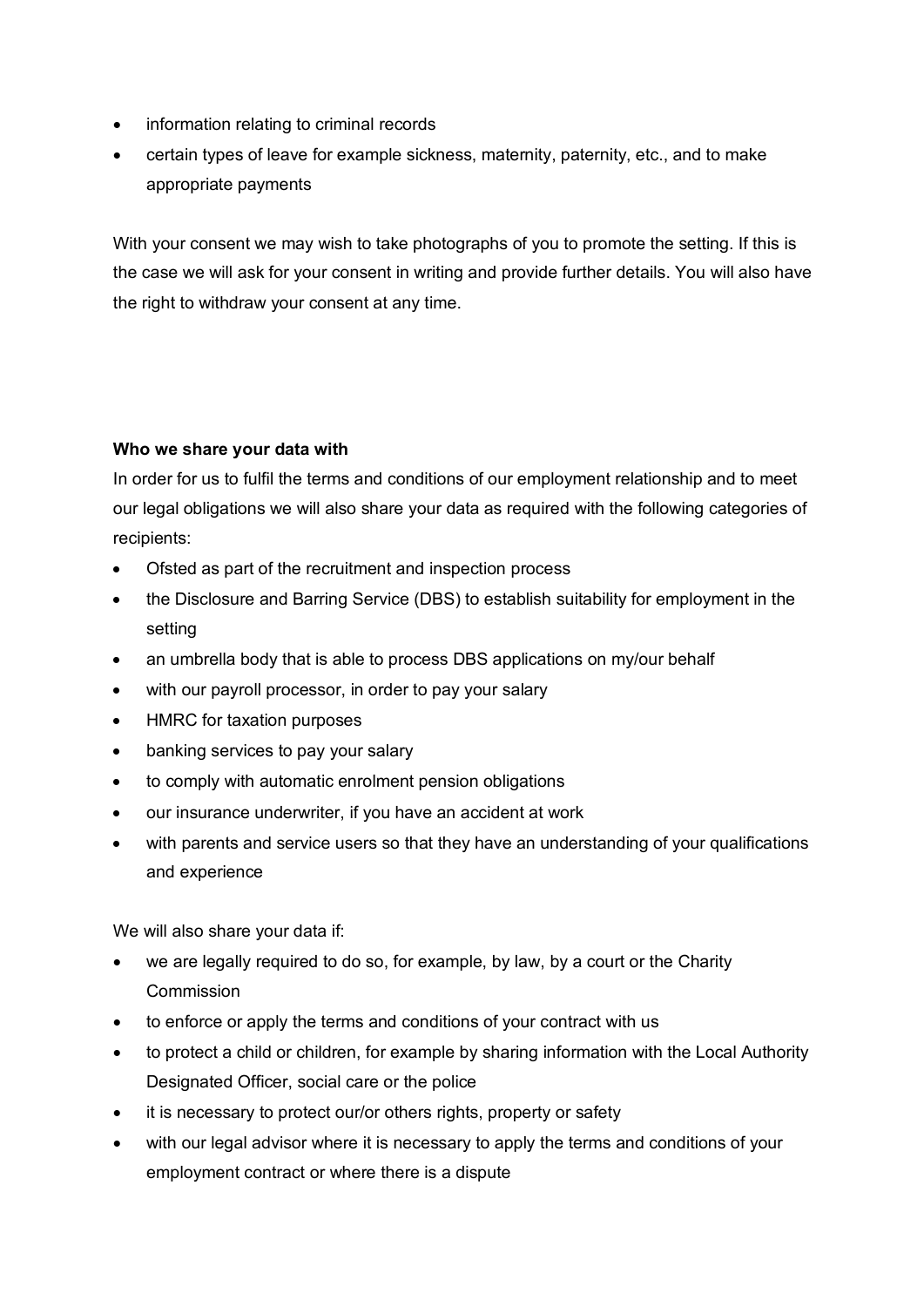If we transfer the management of the setting, in which case we may disclose your personal data to the prospective buyer so they may continue the service in the same way

We will never share your data with any other organisation to use for their own purposes.

### **How do we protect your data?**

We protect unauthorised access to your personal data and prevent it from being lost, accidentally destroyed, misused, or disclosed by:

Personnel information is stored in a locked cabinet.

## **How long do we retain your data?**

We retain your personal data as follows:

- records 6 years after employment ceases
- wages/salary records (including overtime, bonuses, expenses) 6 years
- statutory Maternity Pay (SMP) records  $-3$  years after the end of the tax year in which the maternity period ends
- Income Tax and National Insurance returns/records at least 3 years after the end of the tax year to which they relate
- staff accident records and reportable health and safety incidents 3 years after the date of the last entry
- accident/medical records as specified by the Control of Substances Hazardous to Health regulations (COSHH) 2002 – 40 years from the date of the last entry

#### **Automated decision-making**

We do not make any decisions about you based solely on automated decision-making.

# **Your rights with respect to your data**

You have the right to:

- request access, amend or correct your personal data
- request that we delete or stop processing your personal data, for example where the data is no longer necessary for the purposes of processing
- request that we transfer your personal data to another person

If you wish to exercise any of these rights at any time or if you have any questions, comments or concerns about this privacy notice, or how we handle your data please contact